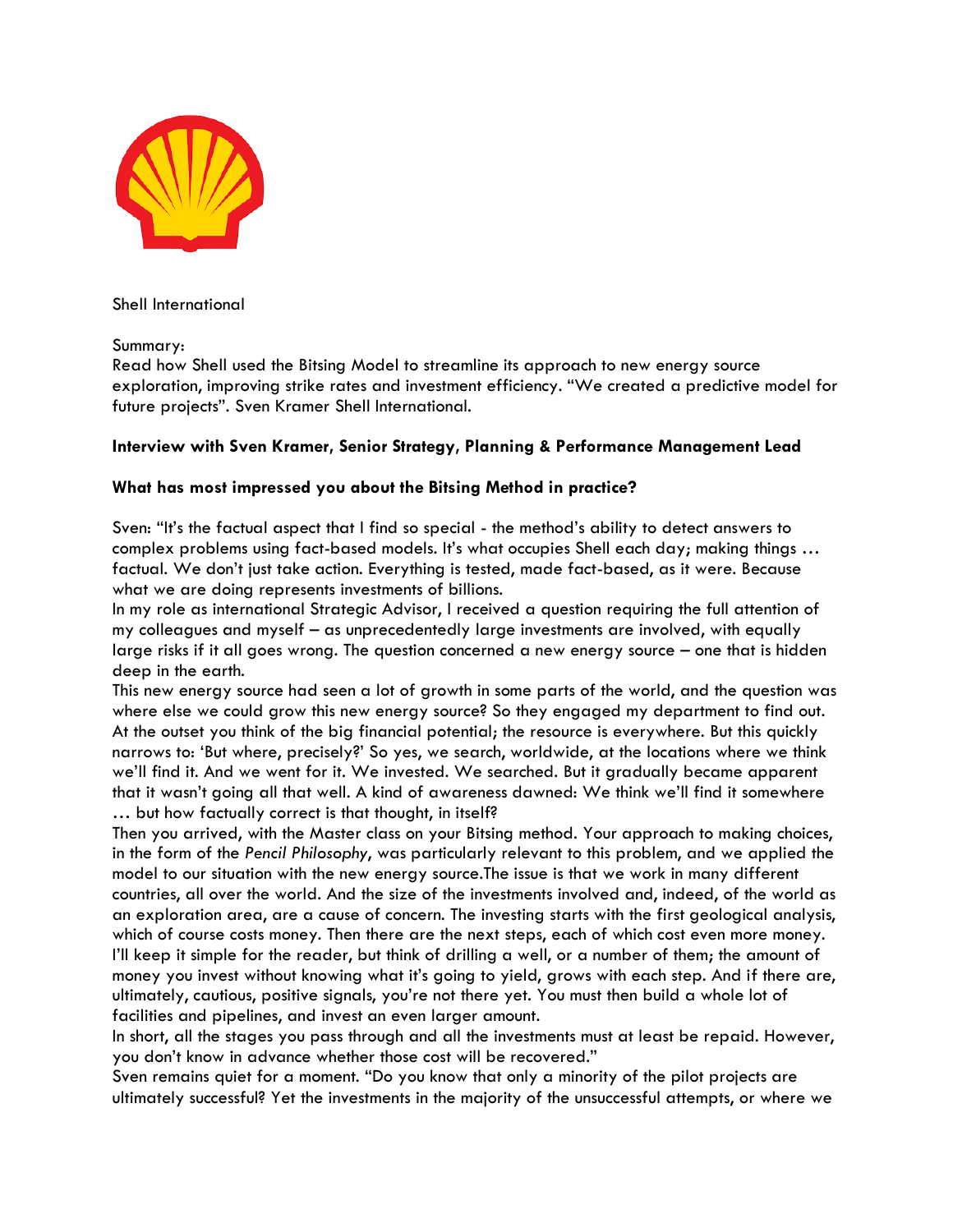should have stopped projects earlier, must also be recovered?".

This corresponds to the experience of product innovation in general. Only about one innovation in ten is successful – and that one success must cover the investment in the other nine innovation attempts.

"That means", continues Sven, "That this, single, successful project, that will undergo full development, must pay for all the projects, worldwide, that are not successful. And that is a lot of expense.

If you do the sums you quickly conclude that you need to raise your strike rate. Partly on the basis of your Pencils model and the philosophy behind it.

We started costing out all aspects of the new energy source; using numbers which, as your model says, must be based on hard financial facts. This showed that our focus model actually wasn't so great", said Sven, his tone reflecting the negative impact of this discovery.

"The focus on this new energy source was out of proportion – far too big in relation to its expected turnover, to its capacity to produce a positive yield. That yield appeared more marginal than what we can make on traditional oil and gas – in other words from our 'sharp pencils', to use your terminology", said Sven.

"So the new energy source was a 'blunt pencil', but one that got an amount of attention comparable to that given to our sharpest pencils, namely oil and gas. And we had to use its much smaller margin to cover a very large investment, with a much lower chance of success. So, yes, as often happens with the Bitsing model, we had to conclude that our initial approach didn't look too good from a commercial point of view. The degree of focus, of course, had to change.

## **How did you make the Bitsing Model work for you?**

Sven: "We first looked at making a more intensive version equivalent to your model; at how we could refine the model and adapt it to our complex processes. By applying a more factual focus, based on financial facts, we aimed to increase the success rate of our selections.

We started identifying criteria, which raise the chance of financial success. We called them the Big Rules. If a project didn't sufficiently match the criteria, we immediately stopped it. We stopped earlier than before, in this way keeping the costs as low as possible.

We applied this. And it then appeared that the new energy source had more chance of succeeding if you prospect in areas in which you already produce, areas that represent 'sharp pencils' – where we have a firm handle on the models.

In contrast, if you explore in a totally new area, you have to set up everything without knowing whether the project is going to be profitable. To keep within the pencil metaphor, you have to sharpen that pencil from the start, but without knowing if you'll ever manage to get a sharp point on it.

In the selected areas, on the other hand, the pencil is already sharp. And so, working together, we arrived at the Big Rules: What do we have to take into account to increase our chances of success? In so doing, we had actually created a predictive model for future projects, with all the positive implications of such a tool, such as significant savings in terms of efficiency and an increase in effectiveness and success rate", says Sven.

He follows this fascinating account with how they are now applying the approach in practice. "We are therefore making increasingly critical evaluations of whether a project matches the Big Rules. If the answer is 'yes', we have a big chance of continuing the process. If not, then we must be disciplined enough to stop applying it, before it goes wrong.

I do operate at mega high level. One shows a number of slides and makes a proposal and then the people in the country take that and get to work. And once I see that happening, I step out of